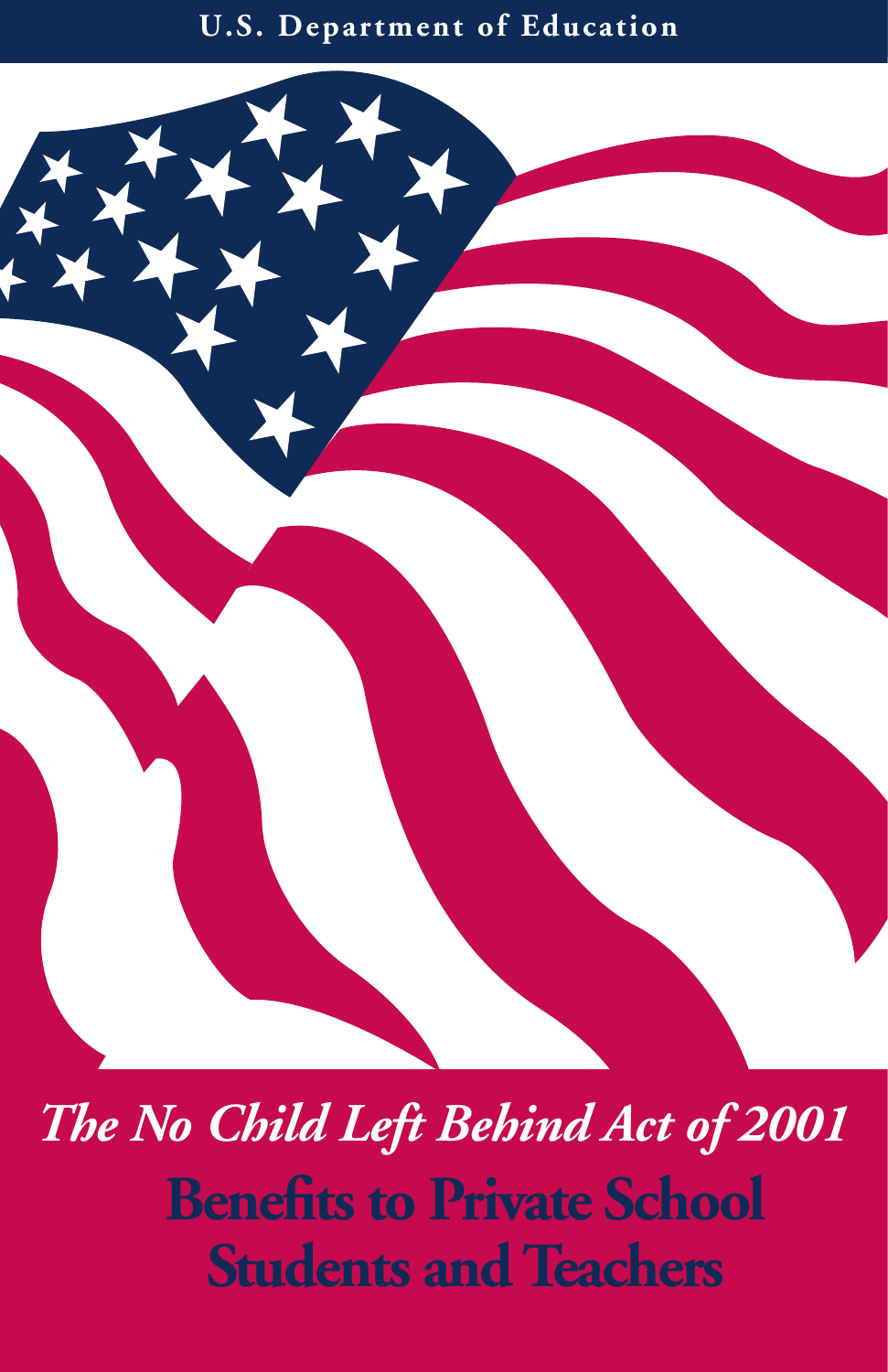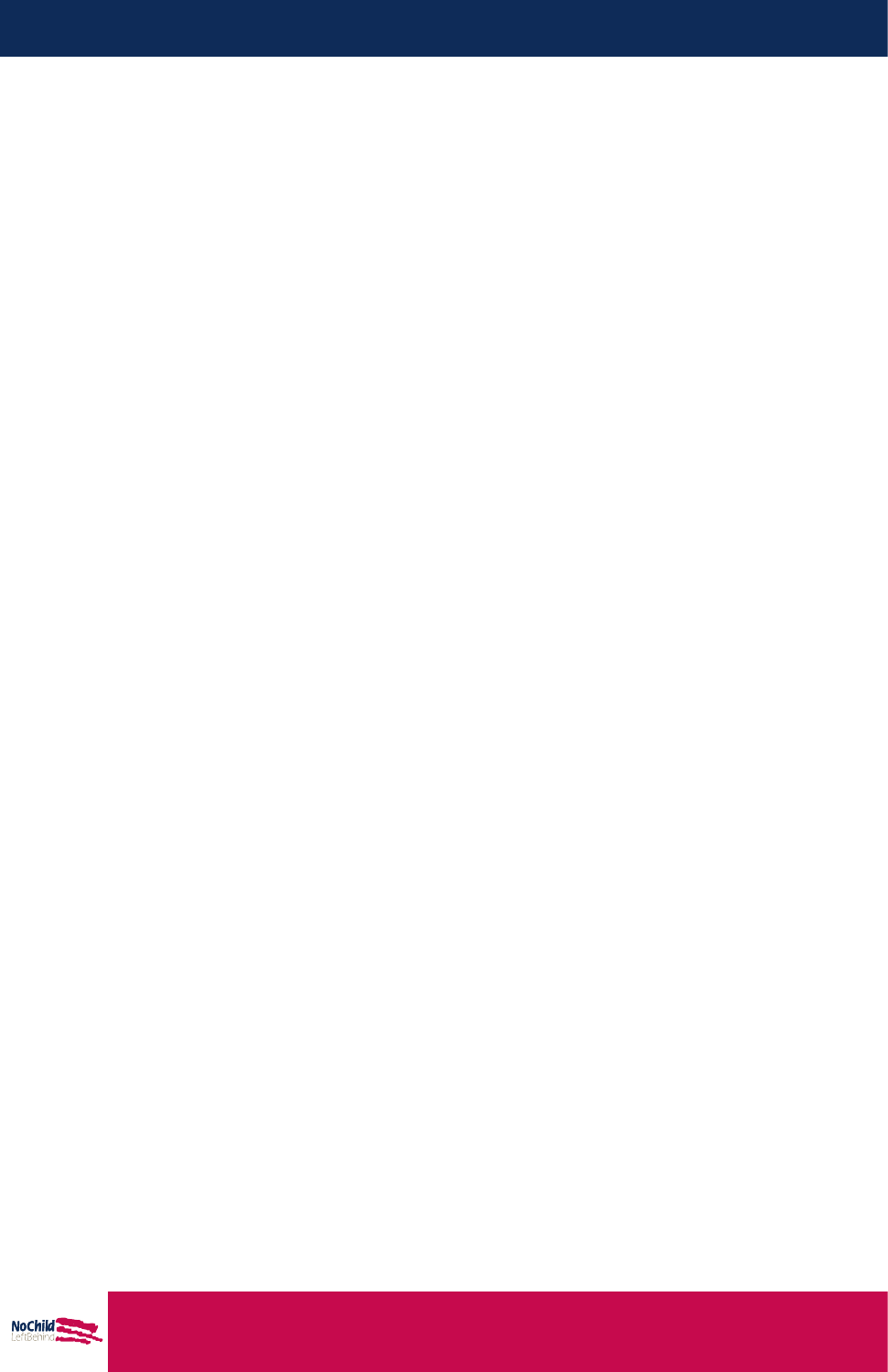# *The No Child Left Behind Act of 2001*

# **Benefits to Private School Students and Teachers**

U.S. Department of Education Office of Innovation and Improvement Office of Non-Public Education

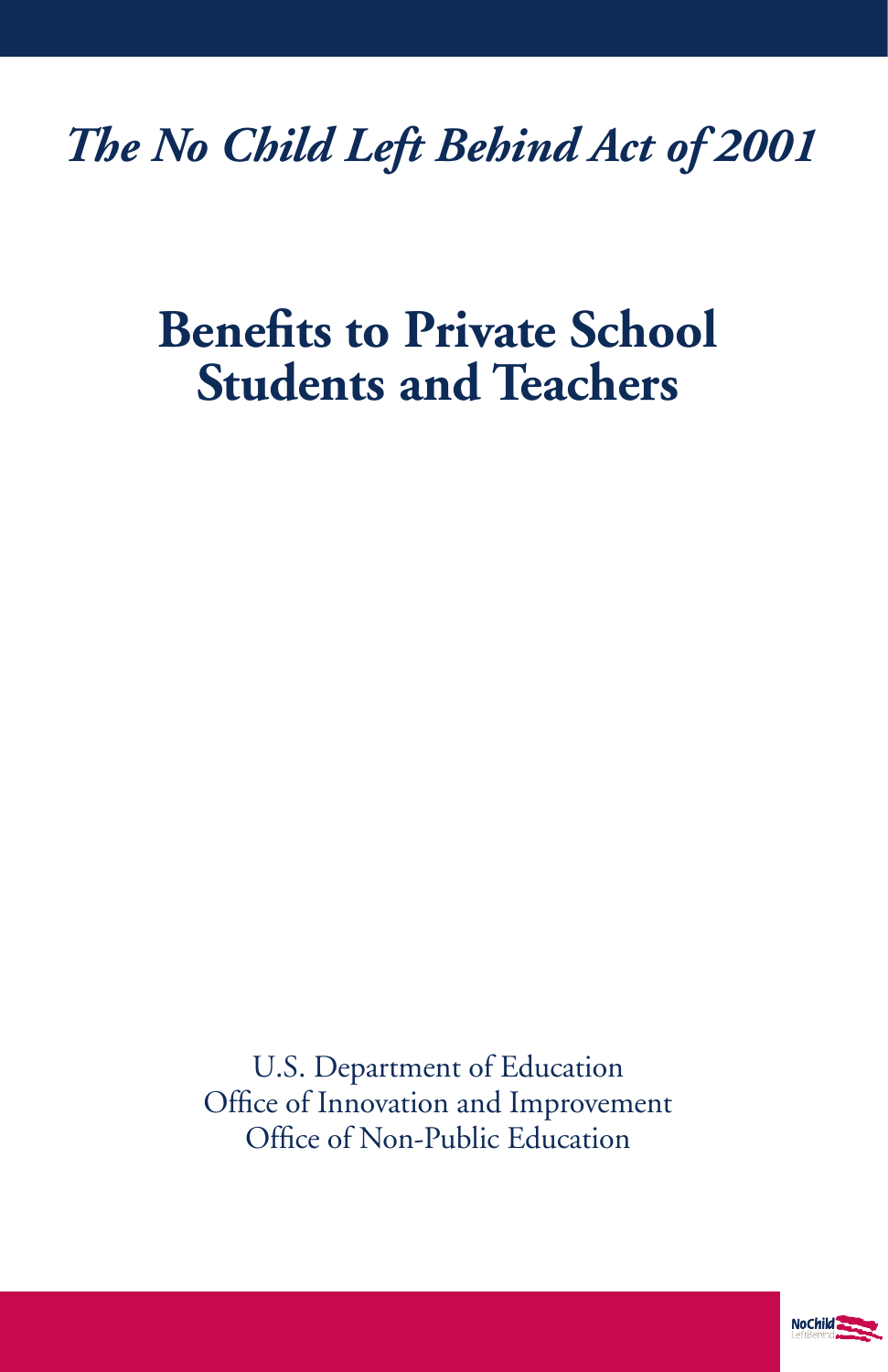#### **U.S. Department of Education**

Margaret Spellings *Secretary*

#### **Office of Innovation and Improvement**

Morgan Brown *Assistant Deputy Secretary*

#### **Office of Non-Public Education**

Jack Klenk *Director*

Revised August 2006 and July 2007.

This report is in the public domain. Authorization to reproduce it in whole or in part is granted. While permission to reprint this publication is not necessary, the citation should be: U.S. Department of Education, Office of Innovation and Improvement, Office of Non-Public Education, *The No Child Left Behind Act of 2001: Benefits to Private School Students and Teachers*, Washington, D.C., 2007.

#### **To order copies of this report,**

**Write** to: ED Pubs, Education Publications Center, U.S. Department of Education, P.O. Box 1398, Jessup, MD 20794-1398;

or **fax** your request to: 301- 470-1244;

or **e-mail** your request to: edpubs@inet.ed.gov;

or **call** in your request toll-free: 1-877-433-7827 (1-877-4-ED-PUBS). If 877 service is not yet available in your area, call 1-800-872-5327 (1-800-USA-LEARN). Those who use a telecommunications device for the deaf (TDD) or a teletypewriter (TTY), should call 1-877-576-7734;

#### or **order online** at: http://edpubs.ed.gov.

This report is also available on the Department's Web site at: http://www.ed.gov/nclb/ choice/schools/privbenefits/index.html.

Upon request, this publication is available in alternate formats, such as Braille, large print or computer diskette. For more information, please contact the Department's Alternate Format Center at 202-260-0852 or 202-260-0818.

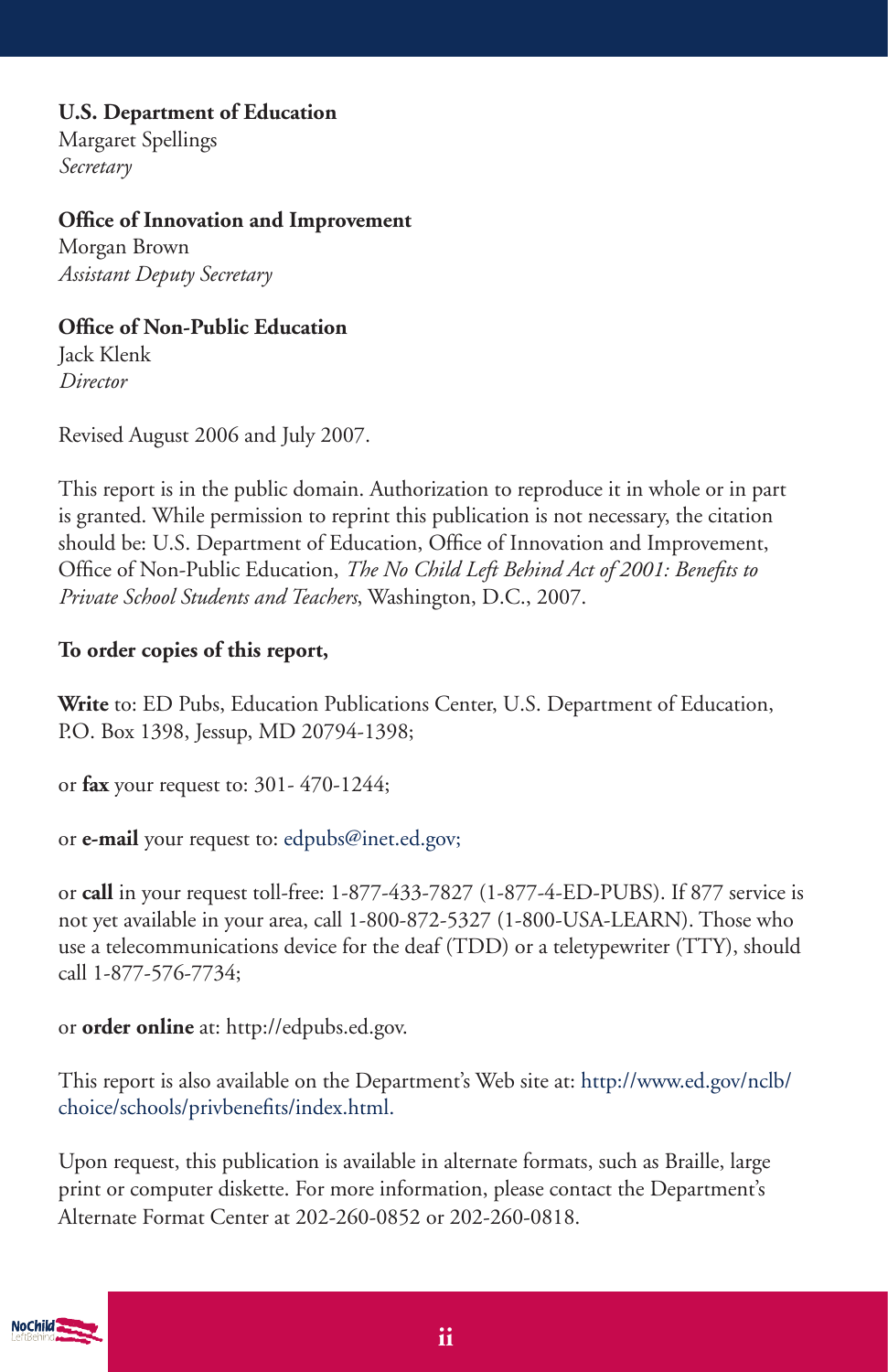# *Contents*

| The No Child Left Behind Act of 2001                                                                                                                                                     | 1              |
|------------------------------------------------------------------------------------------------------------------------------------------------------------------------------------------|----------------|
| <b>Equitable Participation</b>                                                                                                                                                           | $\mathbf{1}$   |
| Consultation                                                                                                                                                                             | $\mathfrak{2}$ |
| Programs in the No Child Left Behind Act Requiring Equitable Participation                                                                                                               | $\overline{3}$ |
| Title I: Improving the Academic Achievement of the Disadvantaged                                                                                                                         | 3              |
| Title I, Part A—Improving Basic Programs Operated by LEAs<br>Title I, Part B—Reading First<br>Title I, Part B, Subpart 3-Even Start Family Literacy<br>Title I, Part C-Migrant Education |                |
| Title II: Preparing, Training and Recruiting High-Quality Teachers and<br>Principals                                                                                                     | $\overline{4}$ |
| Title II, Part A—Teacher and Principal Training and Recruiting Fund<br>Title II, Part B-Mathematics and Science Partnerships<br>Title II, Part D-Enhancing Education Through Technology  |                |
| Title III: Language Instruction for Limited English Proficient and Immigrant<br><b>Students</b>                                                                                          | 6              |
| Title III, Part A—English Language Acquisition, Language<br>Enhancement and Academic Achievement                                                                                         |                |
| <b>Title IV: 21st Century Schools</b>                                                                                                                                                    | 6              |
| Title IV, Part A—Safe and Drug-Free Schools and Communities<br>Title IV, Part B-21st Century Community Learning Centers                                                                  |                |
| <b>Title V: Promoting Informed Parental Choice and Innovative Programs</b> 7                                                                                                             |                |
| Title V, Part A—Innovative Programs<br>Title V, Part D, Subpart 6-Gifted and Talented Students                                                                                           |                |
| Title VI: Flexibility and Accountability                                                                                                                                                 | 8              |
| <b>Other Opportunities for Private Schools</b>                                                                                                                                           | 9              |
| <b>Further Information</b>                                                                                                                                                               | 11             |

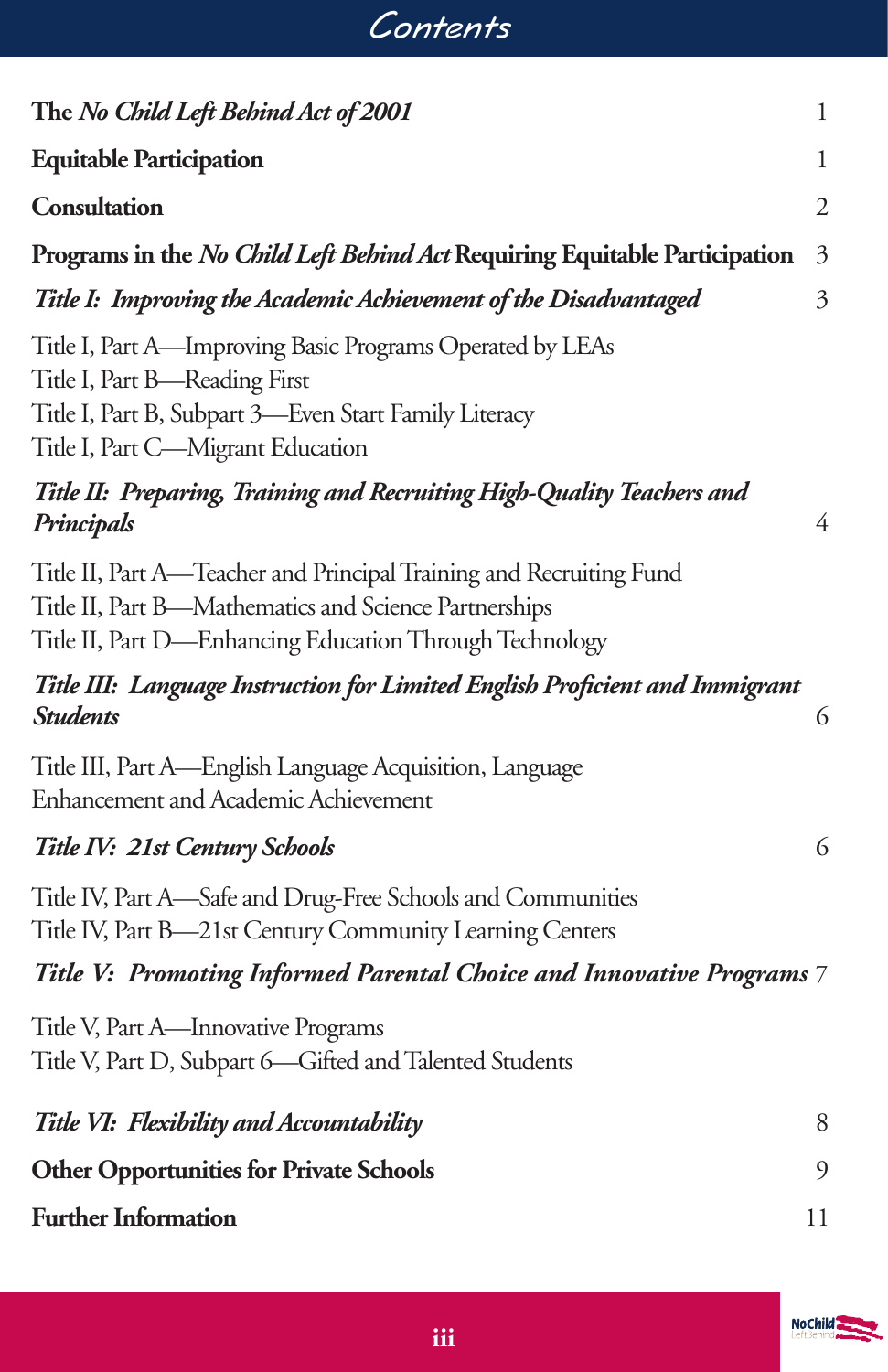# *The No Child Left Behind Act of 2001*

The *Elementary and Secondary Education Act* (*ESEA*), as reauthorized by the *No Child Left Behind Act of 2001*, provides benefits to private school students, teachers and other education personnel, including those in religiously affiliated schools. These services are considered assistance to students and teachers rather than private schools themselves. The reauthorized *ESEA* requires equitable services for private school students, teachers and other education personnel in some of its major programs. Following are explanations of some of the law's provisions and brief summaries of relevant *ESEA* programs.

# *Equitable Participation*

The participation of private school students, teachers and other education personnel in the *ESEA* programs providing services to this population is governed by the Uniform Provisions in Title IX of *ESEA*, sections 9501-9504. Three of these programs contain their own provisions for the equitable participation of private school students and teachers, which differ, in some respects, from the Uniform Provisions. These are: Title I, Part A, Improving the Academic Achievement of the Disadvantaged; Title V, Part A, Innovative Programs; and Title V, Part D, Subpart 6, Gifted and Talented Students.

Under the Uniform Provisions, local education agencies (LEAs) or other entities receiving federal financial assistance are required to provide services to eligible private school students, teachers and other personnel consistent with the number of eligible students enrolled in private elementary and secondary schools in the LEA, or in the geographic area served by another entity receiving federal financial assistance. These services and other benefits must be comparable to the services and other benefits provided to public school students and teachers participating in the program, and they must be provided in a timely manner.

To ensure equitable participation, the LEA or other entity receiving federal financial assistance must assess, address and evaluate the needs of private school students and teachers; spend an equal amount of funds per student to provide services; provide private school students and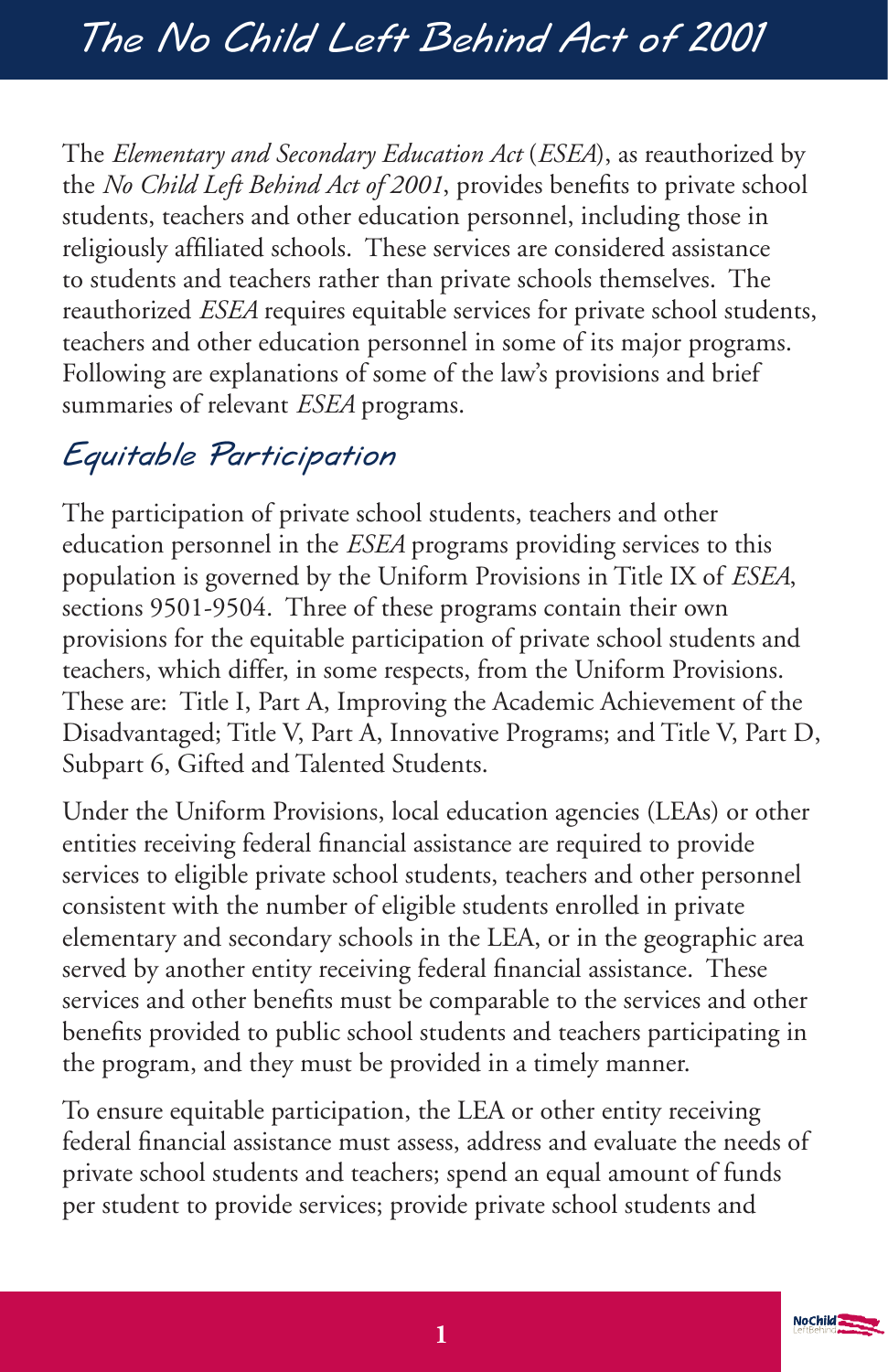teachers with an opportunity to participate in activities equivalent to the opportunity provided public school students and teachers; and offer services that are secular, neutral and non-ideological.

## *Consultation*

The Uniform Provisions contain requirements for timely and meaningful consultation between the entity receiving federal financial assistance and private school officials. The goal of the consultation process is to design and implement a program that will provide equitable services and meet the needs of eligible private school students, teachers and other education personnel. Consultation between the parties must occur before any decision is made that could affect the ability of private school students, teachers and other education personnel to receive benefits under *ESEA*  and must continue throughout the implementation and assessment of activities. Consultation generally must include discussion on such issues as: how students' needs will be identified; what services will be offered; how and where the services will be provided; who will provide the services; how the services will be assessed and how the results of assessment will be used to improve those services; the amount of funds available for services; the size and scope of the services to be provided; and how and when decisions about the delivery of services will be made.

In addition, a thorough consideration of the views of private school officials on the provision of contract services through potential thirdparty providers must take place, and, where the entity receiving assistance disagrees with the views of the private school officials on the provision of services through a contract, the entity must provide a written explanation of the reasons why it has chosen not to use a contractor.

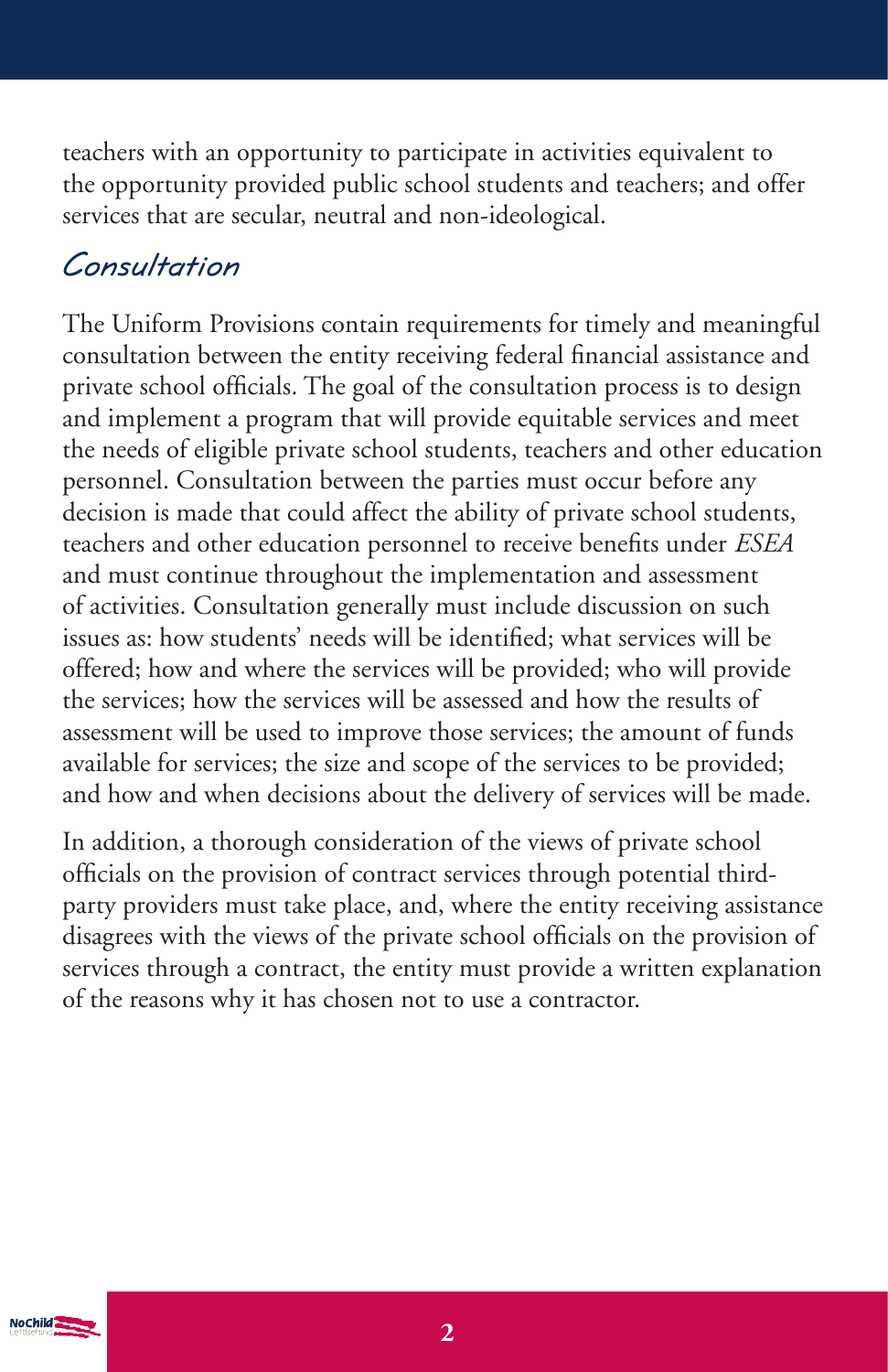### *Programs in the* **No Child Left Behind Act** *Requiring Equitable Participation*

#### **Title I: Improving the Academic Achievement of the Disadvantaged**

### *Title I, Part A—Improving Basic Programs Operated by LEAs*

Title I, Part A provides supplementary instruction by public school teachers or through a third-party contractor to students who are educationally disadvantaged and failing or most at risk of failing to meet high academic standards, and who live in Title I attendance areas. Instruction may take place during the school day, before or after school, or in the summer. Title I services may be provided on site at a private school, including religiously affiliated schools, or at other locations. Funds are generated on the basis of the number of students from lowincome families who reside in participating public school attendance areas and attend private schools.

Services may include a targeted, assisted pullout model, supplementary instruction, direct instruction, computer-assisted instruction, tutoring, counseling, and family literacy and early childhood programs. In addition, the law requires equitable services for private school teachers of Title I students in professional development activities and of parents of Title I students in parent involvement activities.

Title I, Part A is not governed by the Uniform Provisions; it has its own requirements. Under Title I, Part A LEAs are also required to maintain a written affirmation, signed by an official for each participating private school, that the required consultation has occurred.

#### *Title I, Part B—Reading First*

Reading First provides funding to implement comprehensive reading instruction for students in kindergarten through third grade. Funds must be used for reading programs; instructional materials; professional development; administering screening, diagnostic and classroom-based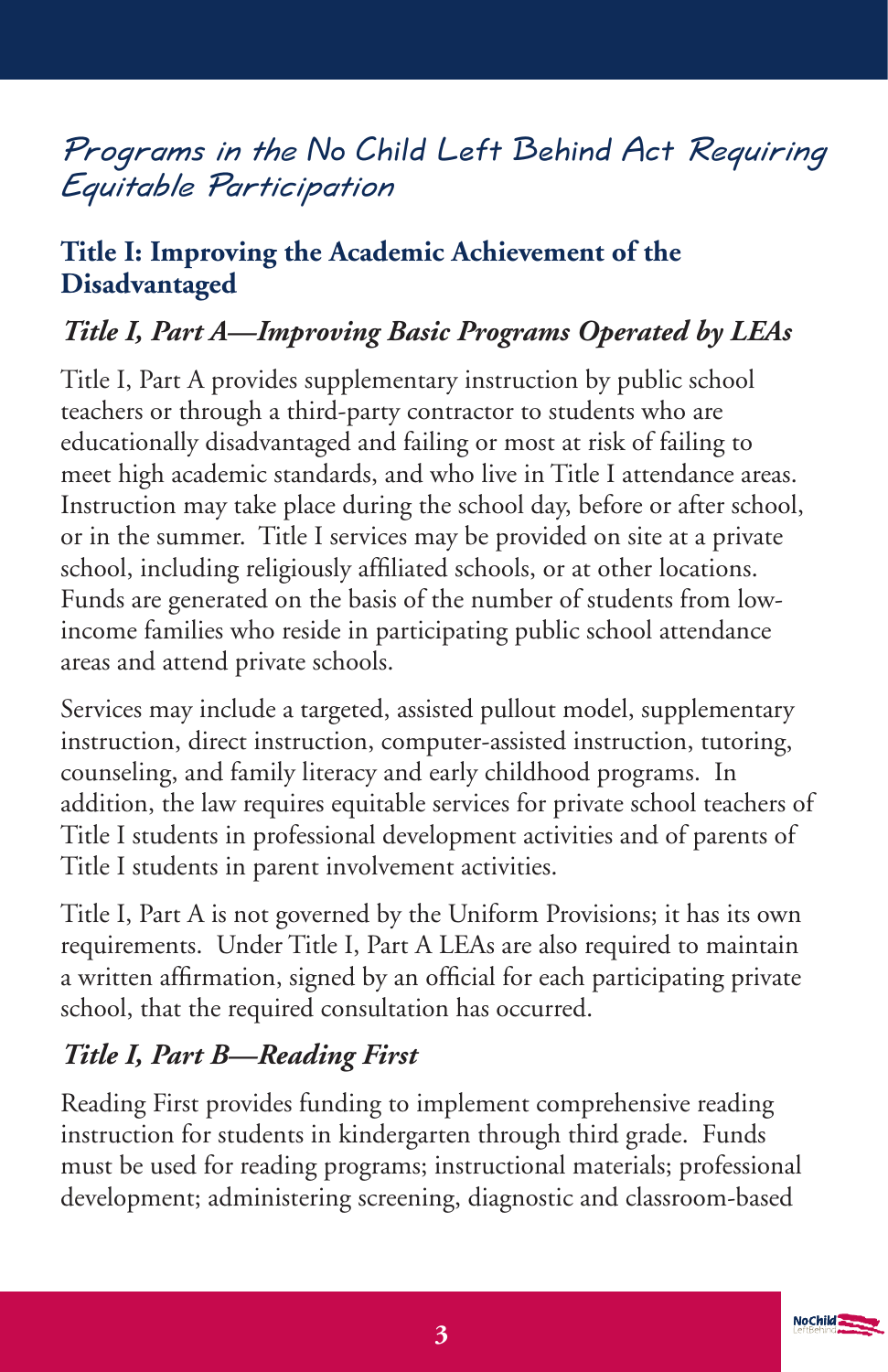reading assessments; collecting and reporting data; and promoting reading and library programs. Reading First is governed by the Uniform Provisions, and private school students in the areas served by public schools receiving Reading First funds are eligible for services.

### *Title I, Part B, Subpart 3—Even Start Family Literacy*

Even Start Family Literacy provides funding to partnerships of LEAs and other public and private entities to support family literacy programs that integrate early childhood education, adult education, parenting education, and literacy activities for low-income families and their children from birth through age 7. The Even Start Family Literacy program is governed by the Uniform Provisions, and grant applicants are required to consult in a timely and meaningful manner with private schools in designing and implementing programs for school-aged students.

## *Title I, Part C—Migrant Education*

Migrant Education provides financial assistance to improve education for migrant students. State education agencies (SEAs) provide services and activities either directly or through subgrants to local operating agencies (LOAs), which can be either an LEA or a public or nonprofit private agency. The Migrant Education program is governed by the Uniform Provisions and requires equitable services for private school migrant students and their teachers, and other education personnel in schools located in targeted areas.

#### **Title II: Preparing, Training and Recruiting High-Quality Teachers and Principals**

#### *Title II, Part A—Teacher and Principal Training and Recruiting Fund*

The Teacher and Principal Training and Recruiting Fund provides assistance for preparing, training, recruiting and retaining high-quality

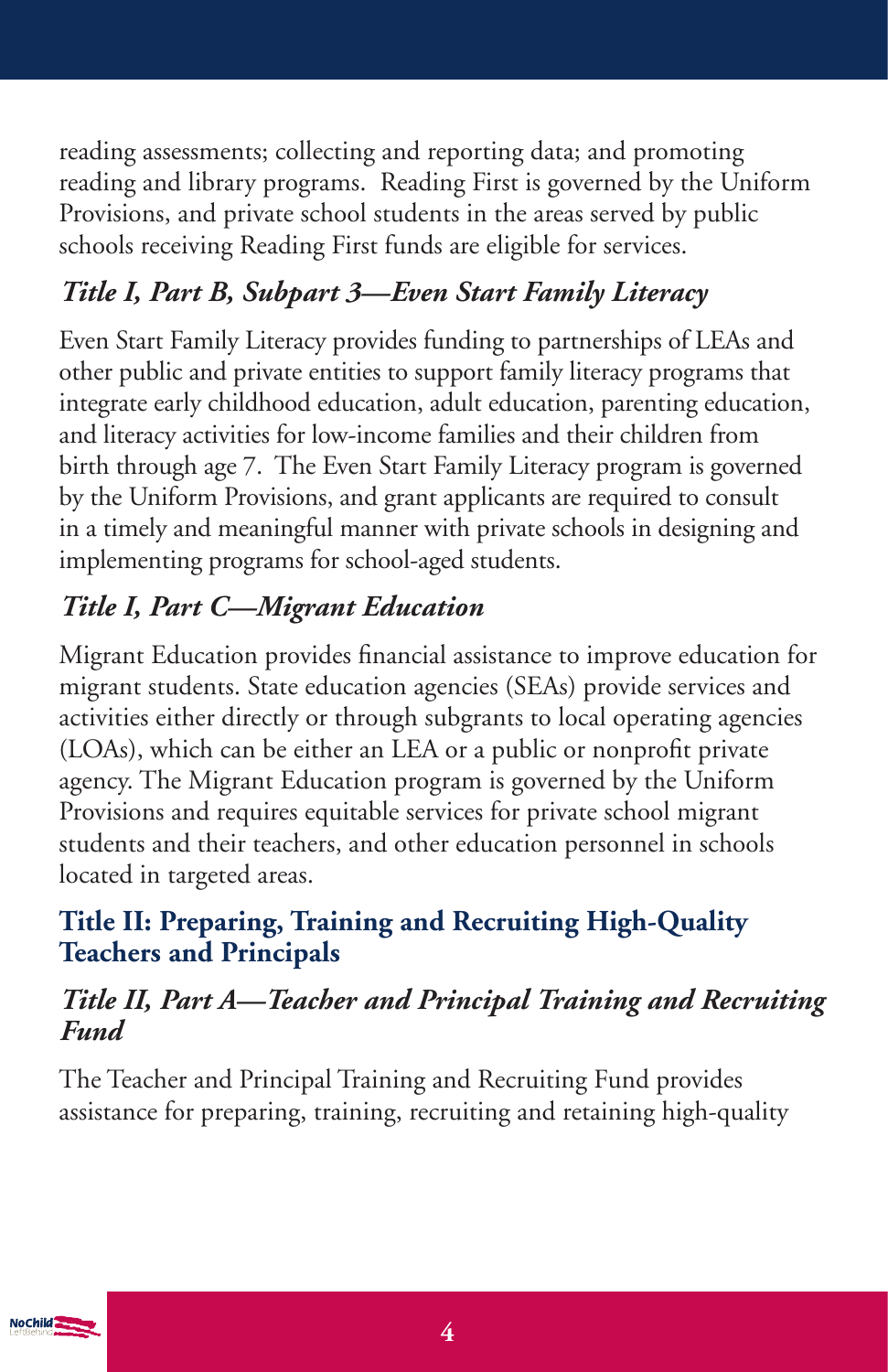teachers. This program is governed by the Uniform Provisions, but the amount of funding available for services to private school personnel is governed by Section 9501 (b) (3), which requires equitable services for private school teachers and other education personnel to the extent that the LEA uses its funds for professional development. For the purposes of determining the amount of program funds for services to private school teachers, the law "imputes" a minimum amount of program funds devoted to professional development as the total amount spent in fiscal year 2001 for professional development under the predecessor Eisenhower Professional Development Program and the Class Size Reduction Program. Activities may include improving teachers' knowledge in the core academic subjects and effective instructional teaching strategies; technology integration training; teaching students with different learning styles; using assessments to improve instruction and student outcomes; involving parents more effectively; and education leadership development.

#### *Title II, Part B—Mathematics and Science Partnerships*

The Mathematics and Science Partnerships program provides funds to improve mathematics and science teaching through a variety of activities. Partnerships must include an engineering, math or science department of an institution of higher education (IHE) and a high-need LEA. Private schools may be members of these partnerships. Activities include professional development; providing stipends and scholarships for advanced coursework in mathematics, science or engineering; and programs to bring math and science teachers into contact with working scientists, mathematicians and engineers. This program is administered jointly with the National Science Foundation. The Mathematics and Science Partnerships program is governed by the Uniform Provisions and requires equitable services for teachers who teach in private schools located in school districts where grants are awarded.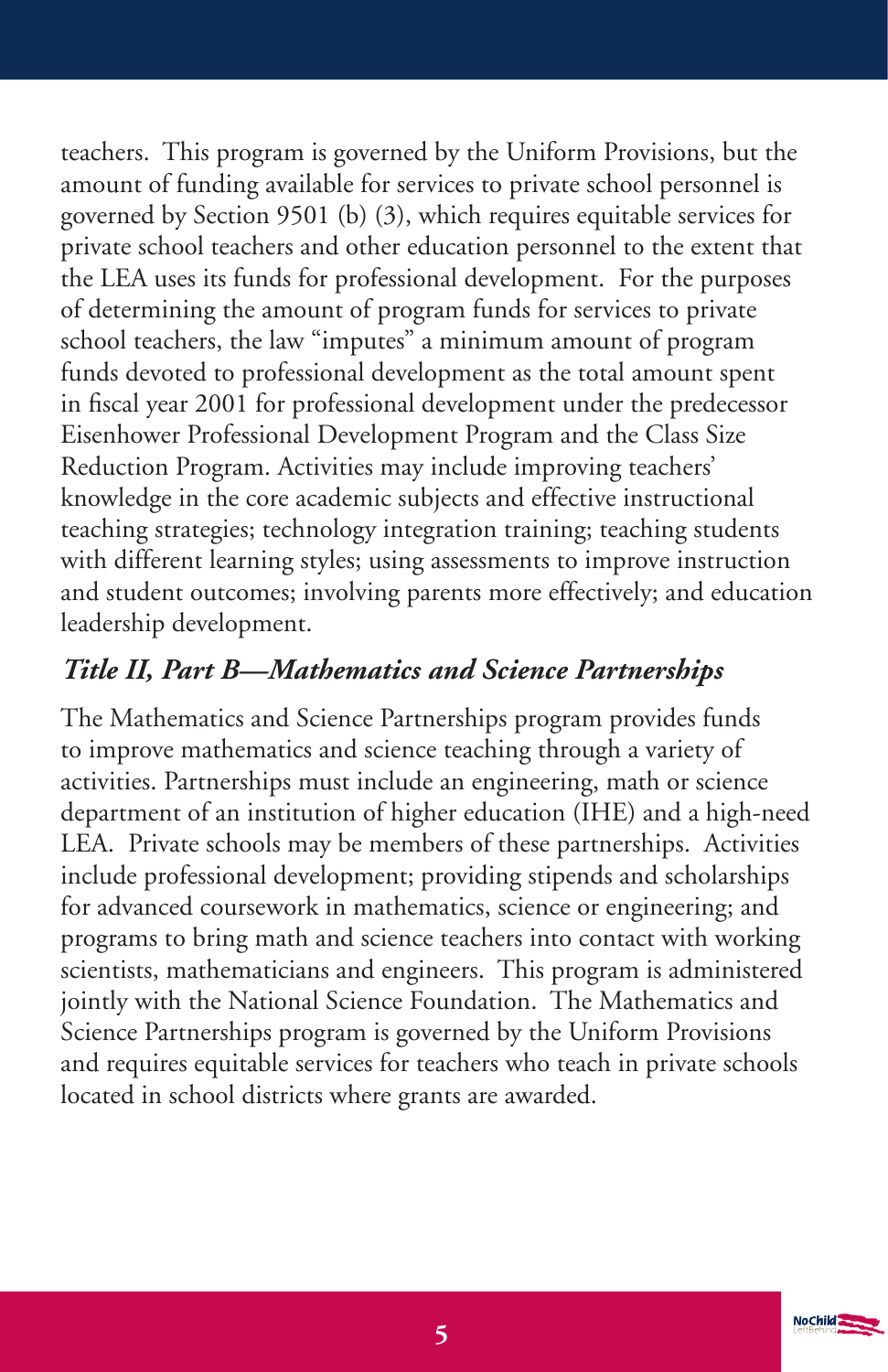### *Title II, Part D—Enhancing Education Through Technology*

The Enhancing Education Through Technology program provides funds for innovative initiatives that support the integration of education technology into classrooms to improve teaching and learning. Activities include professional development in technology integration and the use of the Internet; distance learning initiatives; acquiring education technology; and using technology to enhance parental involvement. This program is governed by the Uniform Provisions and requires equitable services for students and teachers in private schools located in school districts where grants are awarded.

#### **Title III: Language Instruction for Limited English Proficient and Immigrant Students**

#### *Title III, Part A—English Language Acquisition, Language Enhancement and Academic Achievement*

The English Language Acquisition, Language Enhancement and Academic Achievement program provides funds for helping limited English proficient (LEP) students attain English proficiency and meet the same challenging state academic standards as all students are expected to meet. Funds must be used for increasing the English proficiency of LEP students by providing high-quality language instruction and highquality professional development. Private school students and teachers whose schools are located within an LEA that receives a subgrant from the state are eligible to participate in this program, as required by the Uniform Provisions.

#### **Title IV: 21st Century Schools**

#### *Title IV, Part A—Safe and Drug-Free Schools and Communities*

The *Safe and Drug-Free Schools and Communities Act* supports programs that foster a safe and drug-free learning environment. Authorized activities include drug, violence and suicide prevention programs; professional development and training; developing school security plans; conflict resolution, community service and character education programs;

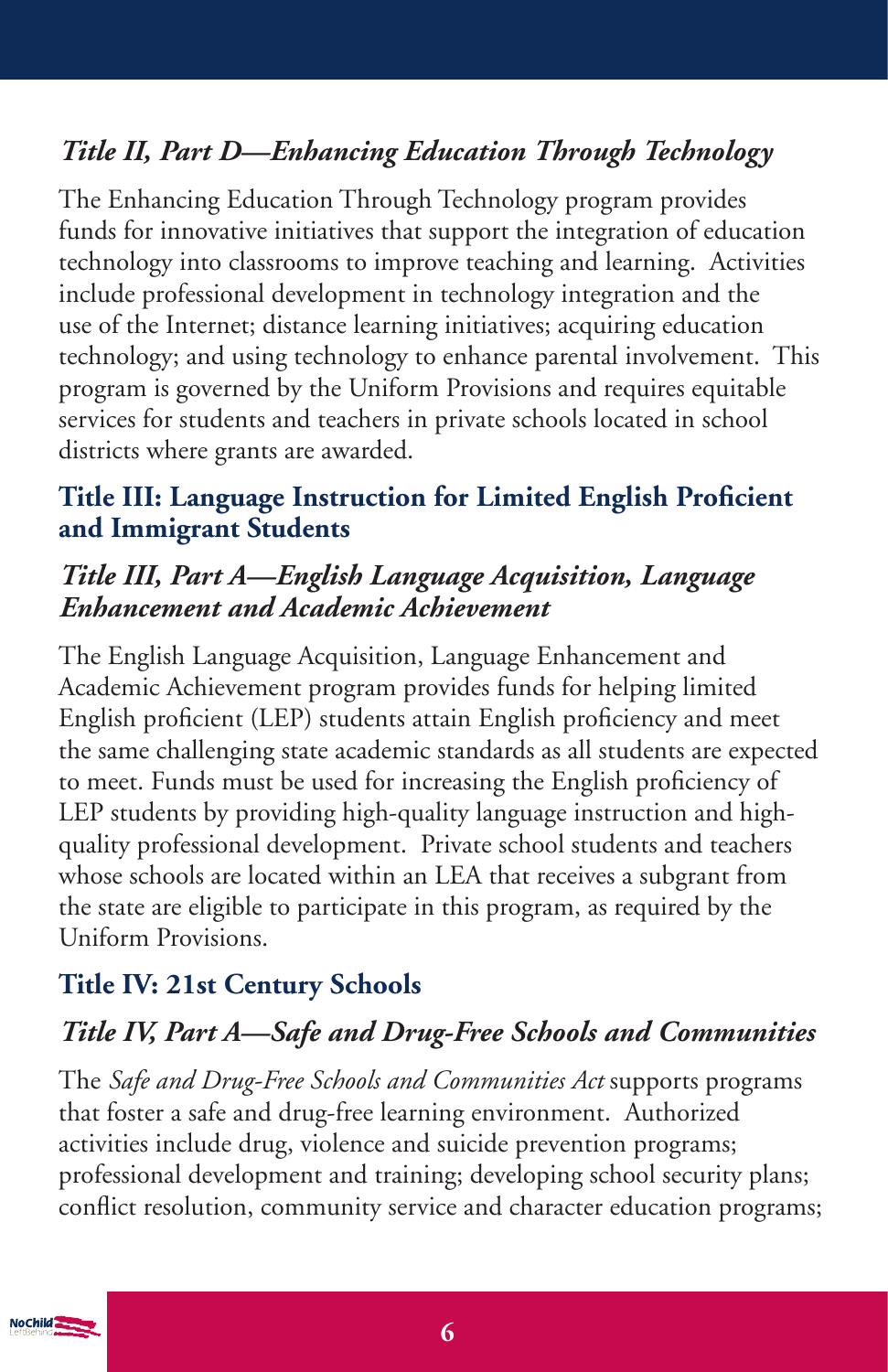family involvement activities; counseling; mentoring; and emergency intervention services. The Uniform Provisions for equitable services for private school students apply to programs authorized under the *Safe and Drug-Free Schools and Communities Act*, including the competitive grant programs awarded directly by the Department.

#### *Title IV, Part B—21st Century Community Learning Centers*

The 21st Century Community Learning Centers (21st CCLC) program provides before- and after-school as well as summer services to students and their families. These are academic enrichment activities, particularly for students who attend low-performing schools, to help them meet state and local student performance standards in core academic subjects. Activities may include remedial education, academic enrichment, art, music, tutoring, mentoring, recreation, technology, drug and violence prevention, counseling, character education and family literacy. The Uniform Provisions apply to the 21st CCLC program and require equitable services for private school students, teachers and other education personnel who are part of the target population.

#### **Title V: Promoting Informed Parental Choice and Innovative Programs**

#### *Title V, Part A—Innovative Programs*

Innovative Programs support education reform and innovative school improvement programs to enhance school, student and teacher performance. Private school students, teachers and other education personnel may receive professional development, library materials, educational equipment, and repair and minor remodeling or construction of public facilities. Other activities may include community service programs; consumer education; purchase of computer hardware and software; programs to hire and support school nurses; school-based mental health services; programs for cardiopulmonary resuscitation training in schools; and parent and community involvement. The program has its own provisions for the equitable participation of private school students, teachers and other education personnel (section 5142).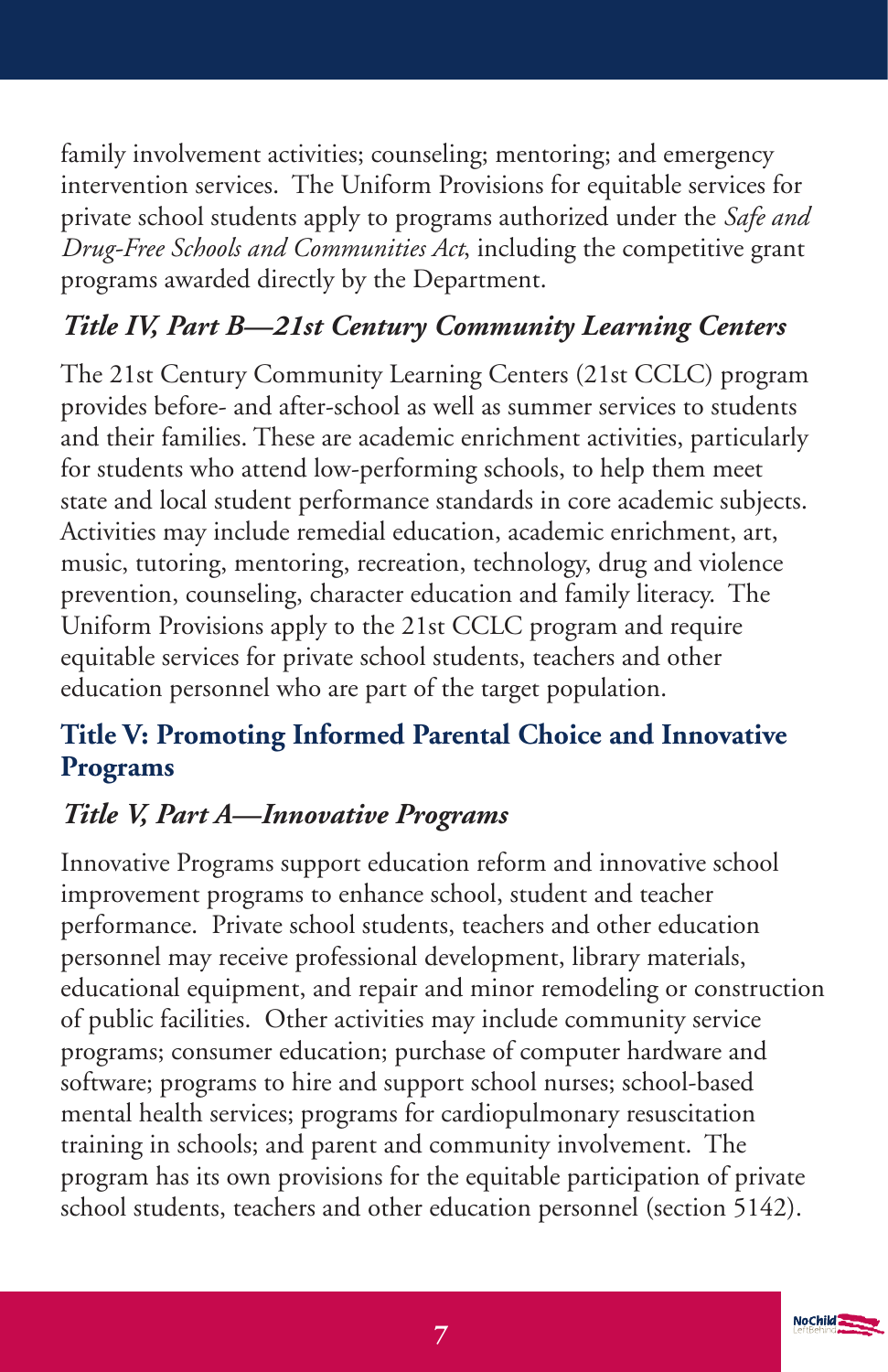### *Title V, Part D, Subpart 6—Gifted and Talented Students*

The Gifted and Talented Students program provides funding for demonstration projects in activities designed to enhance the ability of schools to meet the special education needs of gifted and talented students, including economically disadvantaged sudents, students with limited English proficiency, and students with disabilities. Activities include training of personnel in the education of gifted and talented students and, where appropriate, in the use of gifted and talented services, materials and methods for all students. The program's own provisions require the secretary of education to ensure, where appropriate, equitable services for private school students and teachers, including the participation of teachers and other personnel in professional development programs serving such students.

#### **Title VI: Flexibility and Accountability**

The Flexibility and Accountability authorities in Title VI provide options for SEAs and LEAs to transfer a portion of program funds from a designated program to other specified programs that better address their needs. Each of the programs covered by the transferability authority is subject to the equitable participation requirements. The law requires SEAs and LEAs to conduct consultations with private school officials prior to making any decision regarding the transfer of funds that could affect the ability of private school students and teachers from benefiting from programs for which they are eligible. The SEA or LEA must also provide equitable services to private school students and teachers from the overall funds available for a program, including the transferred funds. An SEA or LEA may not transfer funds to a particular program solely to provide services for private school students and teachers. Rather, private school students and teachers will receive equitable services from the SEA or LEA under the program to which the funds are transferred.

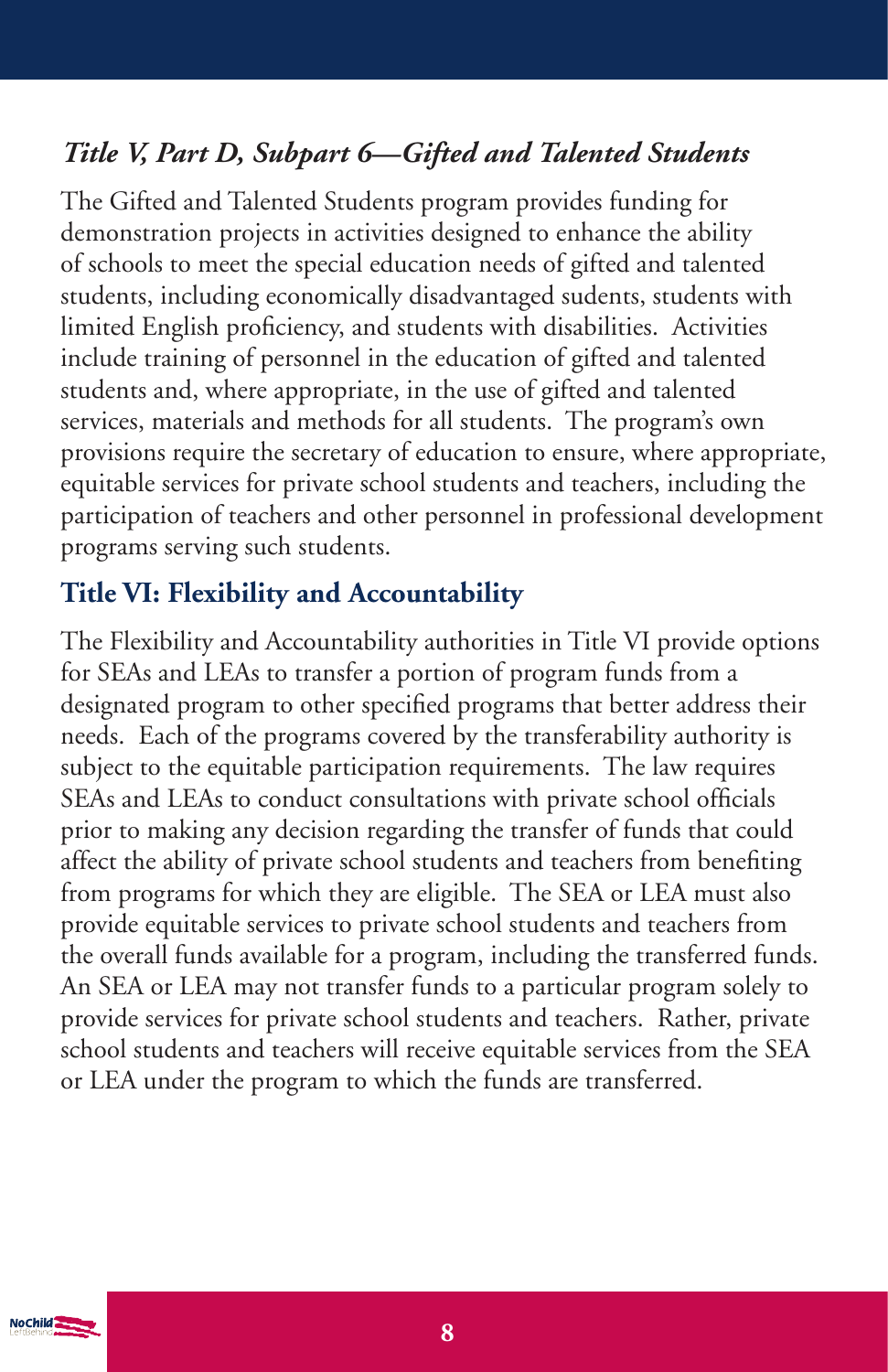# *Other Opportunities for Private Schools*

This brochure discusses primarily statutory provisions that require equitable services to private school students and teachers under the *Elementary and Secondary Education Act* as reauthorized by the *No Child Left Behind Act*. Private schools may also wish to learn about U.S. Department of Education programs that allow private schools to receive funds in return for providing certain services.

#### *Supplemental Educational Services*

Title I allows community and other public and private institutions, including faith-based organizations and private schools, to be providers of supplemental educational services (such as after-school tutoring or academic summer camps) for eligible students attending public schools that are in need of improvement, so long as the provider is able to meet certain qualifications set by each SEA in accordance with the act. Private schools interested in becoming supplemental educational services providers would apply to their SEA. For information about becoming a supplemental educational services provider, visit the U.S. Department of Education Web site at http:// www.ed.gov/nclb/choice/help/ses/ privschools.html.

#### *Grants*

Faith-based and community organizations are currently eligible to apply for some grants under certain programs funded by the U.S. Department of Education. In such cases, private schools, including religious ones, are eligible to apply, provided they meet the program requirements and all the statutory and regulatory requirements. These programs generally have a specific focus and address specific needs and concerns. If a private school is awarded such a grant, it then becomes a recipient of federal financial assistance and is subject to the laws and regulations that apply to recipients of federal financial assistance. This is a factor for private schools to consider prior to applying for a grant.

The programs listed below are some of those that provide for eligibility for community-based organizations and nonprofit organizations. Not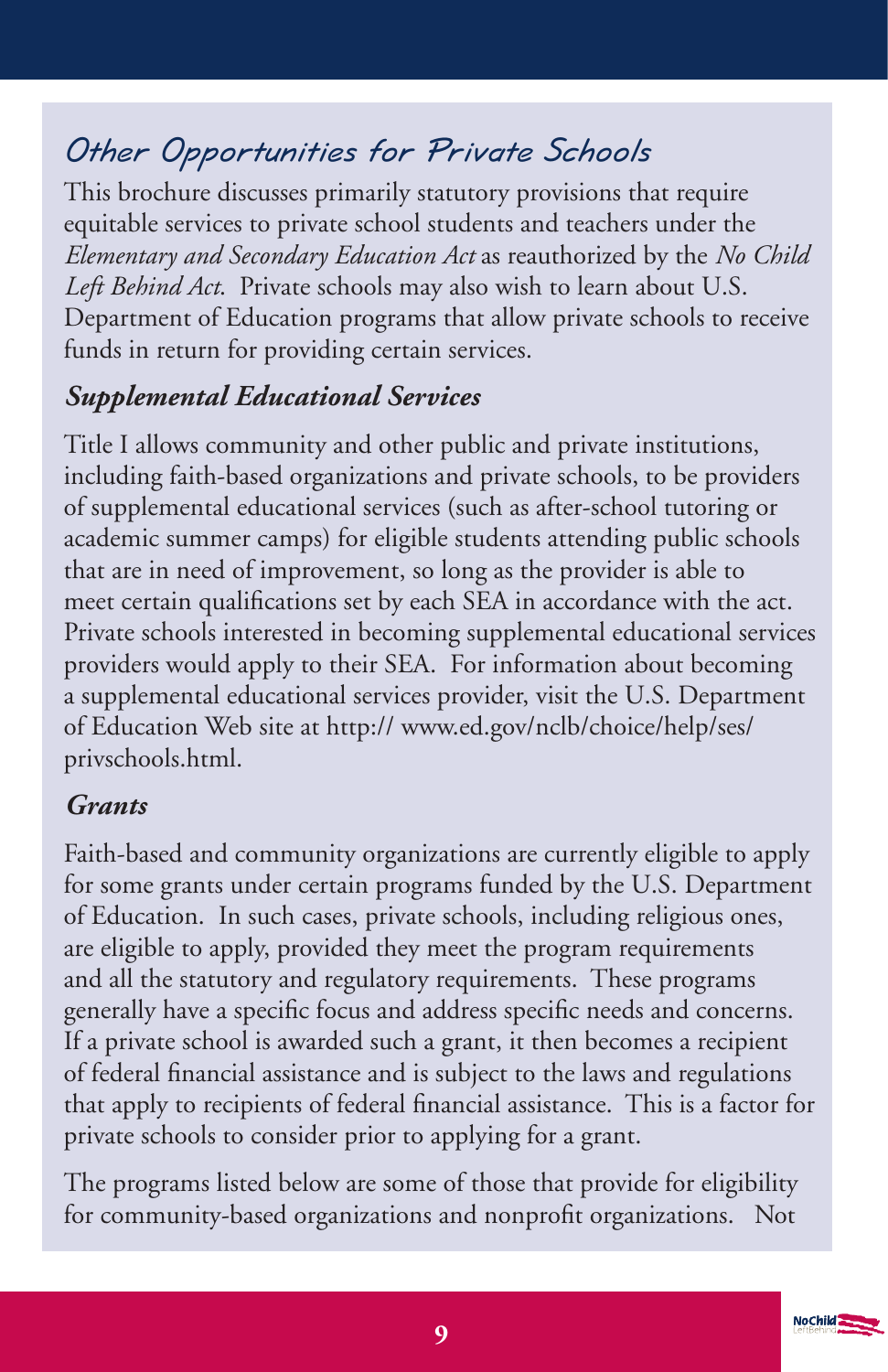all of these grants would be of interest to private schools. Information about these programs is available from the Web site of the U.S. Department of Education's Center for Faith-Based and Community Initiatives at http://www.ed.gov/faithandcommunity. Such information is also available on individual program Web sites:

*Adult Education–Basic Grants to States\**  http://www.ed.gov/programs/adultedbasic/index.html

*Carol M. White Physical Education Program*  http://www.ed.gov/programs/whitephysed/index.html

*Community Technology Centers*  http://www.ed.gov/programs/comtechcenters/index.html

*Early Reading First* http://www.ed.gov/programs/earlyreading/index.html

*Even Start Family Literacy Program\**  http://www.ed.gov/programs/evenstartformula/index.html

*Migrant Education Even Start* http://www.ed.gov/programs/mees/index.html

*Parental Information and Resource Centers* http://www.ed.gov/programs/pirc/index.html

*Safe and Drug-Free Schools Mentoring Programs*  http://www.ed.gov/programs/dvpmentoring/index.html

*21st Century Community Learning Centers\**  http://www.ed.gov/programs/21stcclc/index.html

*Upward Bound Program* http://www.ed.gov/programs/trioupbound/index.html

\* These programs award formula grants to states, which, in turn, award competitive grants to eligible entities. Information about the agency that administers the Adult Education–Basic Grants to States program in your state may be found at: http://www.ed.gov/about/offices/list/ovae/pi/AdultEd/index.html.

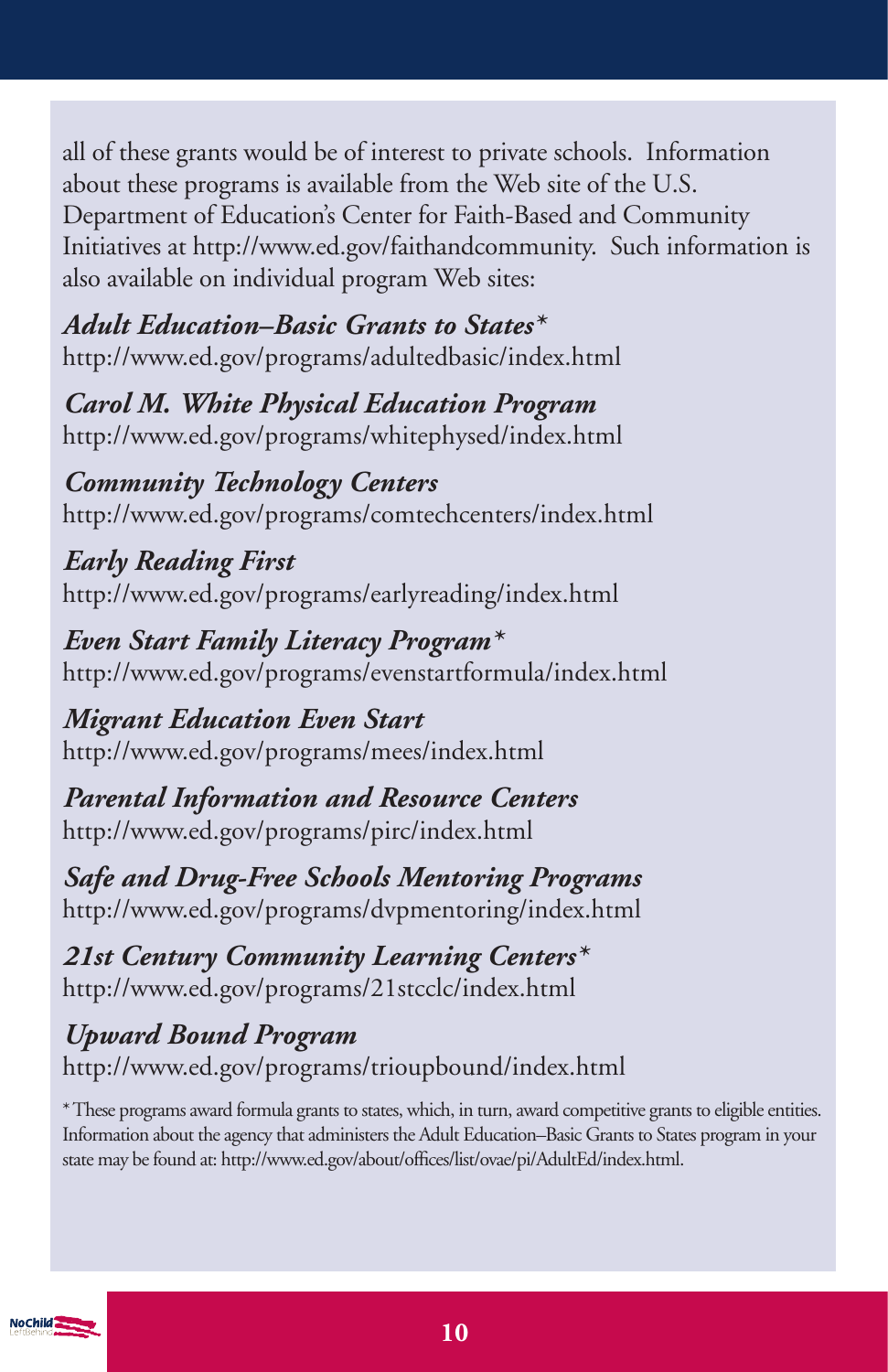## *Further Information*

For additional information on the *No Child Left Behind Act of 2001*, other federal programs affecting private schools, private school statistics, publications, Internet links to the private school community and other resources, contact the Office of Non-Public Education at:

| Office of Innovation and Improvement                          |
|---------------------------------------------------------------|
| Office of Non-Public Education                                |
| U.S. Department of Education                                  |
| 400 Maryland Ave., S.W.                                       |
| Washington, DC 20202-5940                                     |
| 202-401-1365                                                  |
| 202-401-1368                                                  |
| OIINon-PublicEducation@ed.gov                                 |
| http://www.ed.gov/about/offices/list/oii/nonpublic/index.html |
|                                                               |